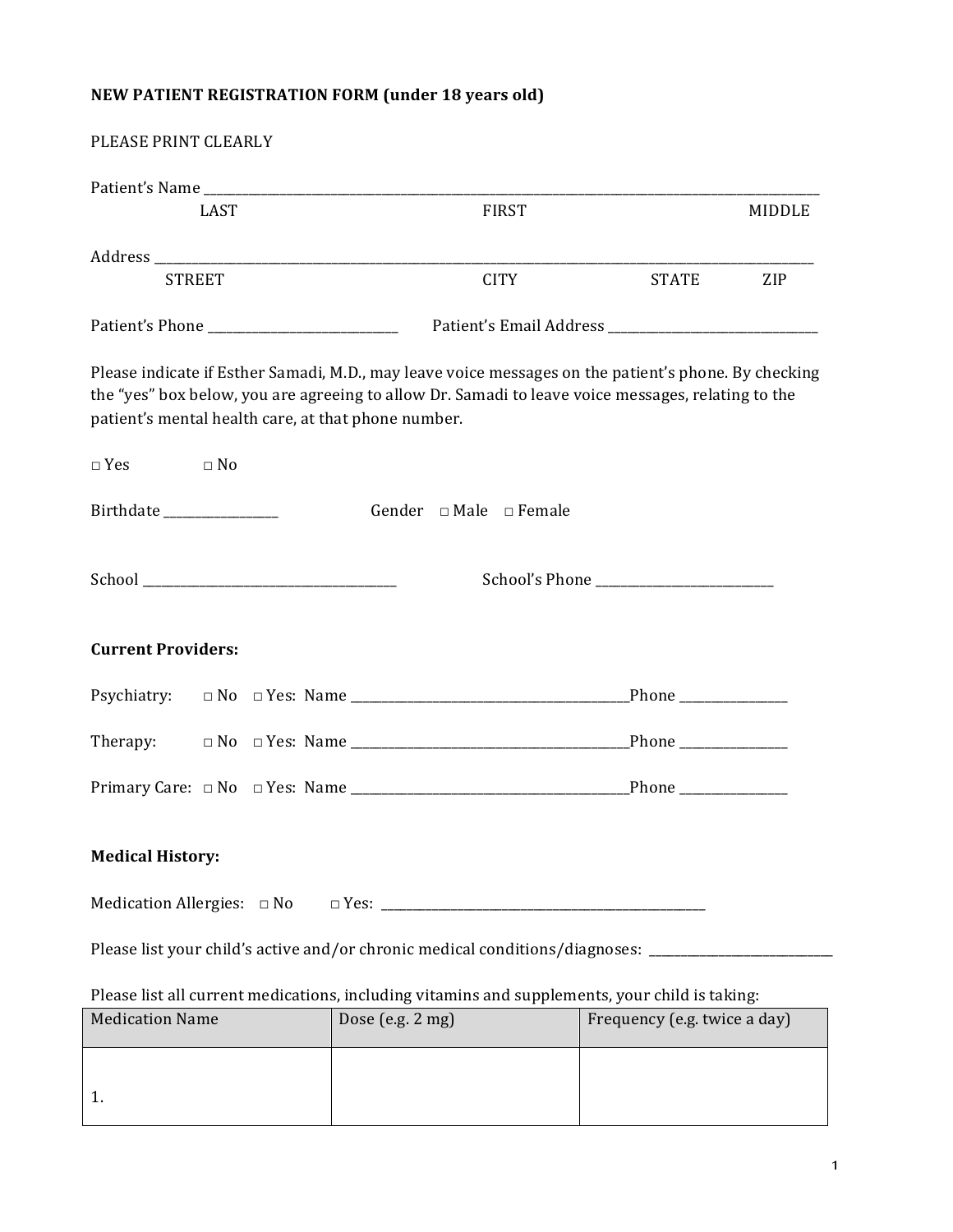| 2. |  |
|----|--|
|    |  |
| 3. |  |
| 4. |  |
| 5. |  |
| 6. |  |
| 7. |  |
| 8. |  |

## **Parent/Guardian's Contact Information (PARENT/GUARDIAN #1):**

| <b>LAST</b>    | <b>FIRST</b> | MIDDLE       |            |
|----------------|--------------|--------------|------------|
|                |              |              |            |
| <b>STREET</b>  | <b>CITY</b>  | <b>STATE</b> | <b>ZIP</b> |
|                |              |              |            |
| Business Phone |              |              |            |

Please indicate where Dr. Samadi may leave you voice messages. You may check more than one. By checking a box below, you are agreeing to allow Dr. Samadi to leave voice messages, relating to your child's mental health care, at that phone number.

| $\Box$ Home | $\sqcap$ Cell | $\Box$ Business |  |                                  |
|-------------|---------------|-----------------|--|----------------------------------|
| Birthdate   |               |                 |  | Gender $\Box$ Male $\Box$ Female |